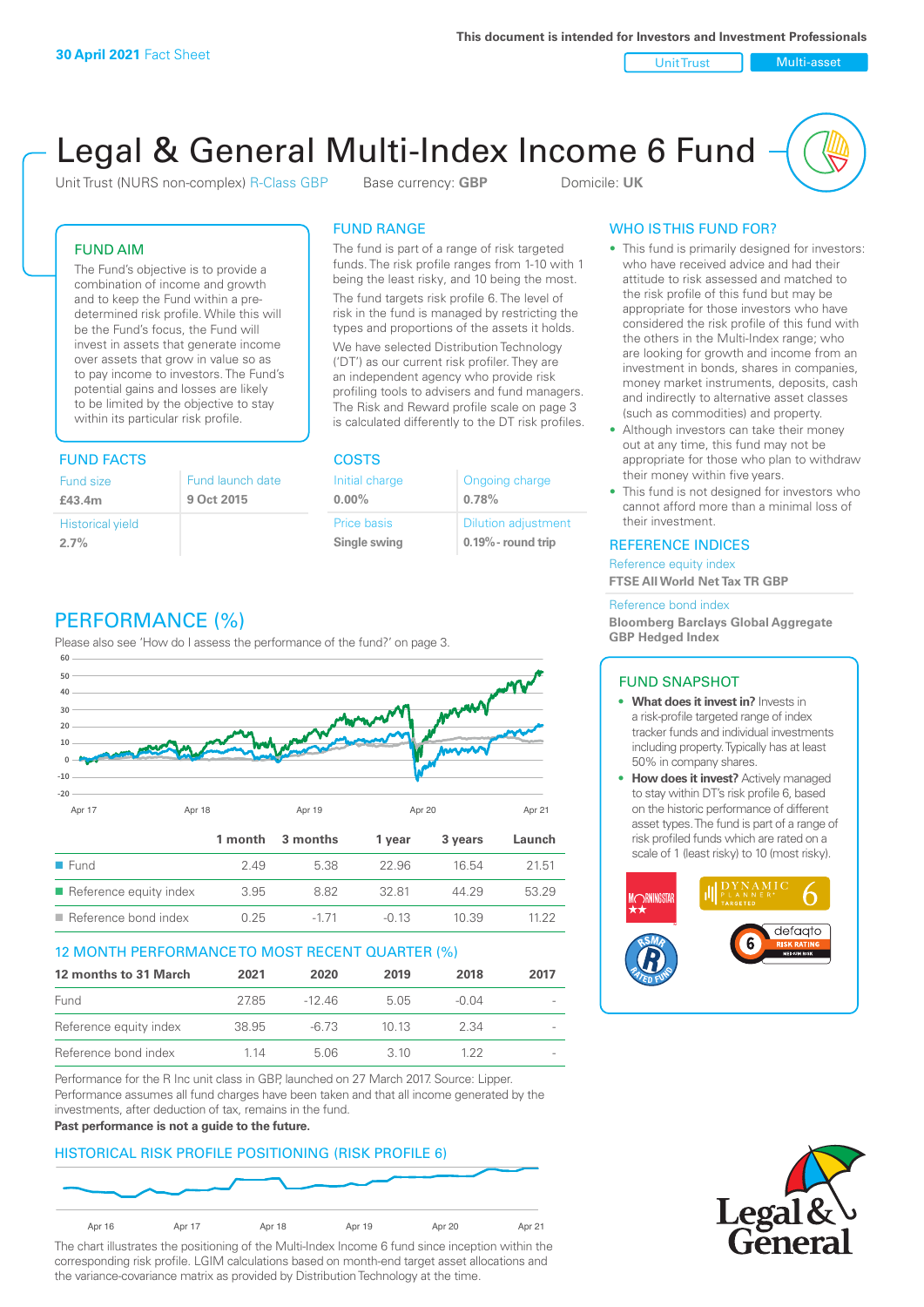# Legal & General Multi-Index Income 6 Fund

Unit Trust (NURS non-complex) R-Class GBP

# PORTFOLIO BREAKDOWN

All data source LGIM unless otherwise stated. Totals may not sum due to rounding.





# FUND MANAGERS

The fund managers have responsibility for managing the multi-index fund range. They are part of the Multi-Asset Funds (MAF) team in LGIM. This team focuses on designing and managing multi-asset funds that are tailored to match the specific objectives of various client types. The team sits within a wider Asset Allocation team which combines both depth of experience with a broad range of expertise from different fields, including fund management, investment consulting and risk management roles.

# TOP 10 HOLDINGS (%)

| L&G Quality Equity Dividends ESG Exclusions UK ETF               | 20.0 |
|------------------------------------------------------------------|------|
| L&G Quality Equity Dividends ESG Exclusions Europe ex UK ETF     | 8.0  |
| L&G US Index Trust                                               | 7.5  |
| L&G Quality Equity Dividends ESG Exclusions Asia ex Japan ETF    | 7.0  |
| <b>L&amp;G UK Index Trust</b>                                    | 7.0  |
| L&G High Income Trust                                            | 6.5  |
| L&G Global Emerging Markets Index Fund                           | 6.0  |
| L&G Emerging Markets Government Bond (Local Currency) Index Fund | 6.0  |
| L&G Emerging Markets Government Bond (US\$) Index Fund           | 5.0  |
| Global REITs Index Trust                                         | 4.0  |